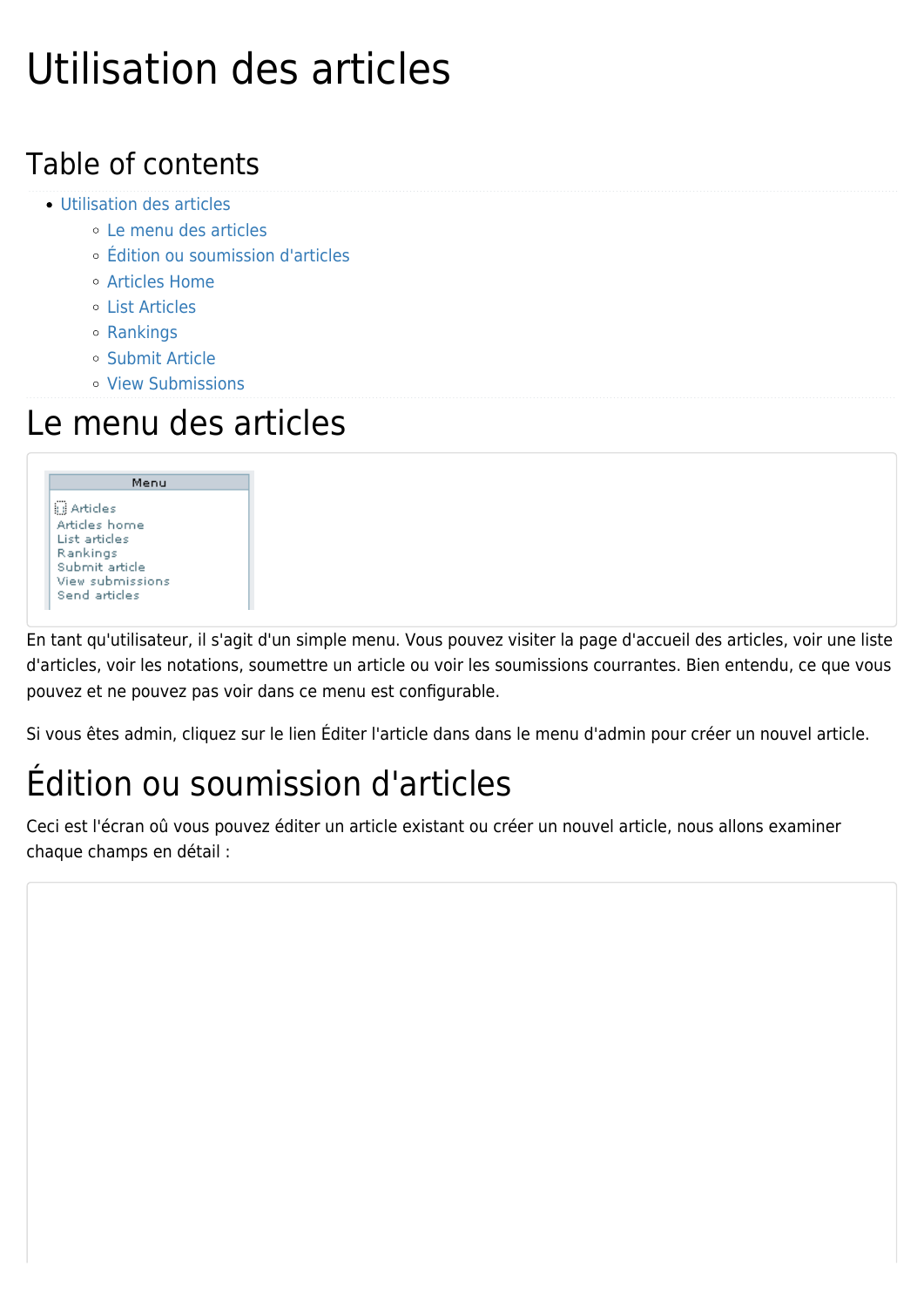| Title                  |                                                                                                           |
|------------------------|-----------------------------------------------------------------------------------------------------------|
| Author Name            | John lewis                                                                                                |
| Topic                  | $\overline{\phantom{a}}$<br>None                                                                          |
| Type                   | Article<br>$\overline{\mathbf{r}}$                                                                        |
| Own Image              | Browse                                                                                                    |
| Use own image          | г                                                                                                         |
| Own image size x       | $\circ$                                                                                                   |
| Own image size y       | $^{\circ}$                                                                                                |
| Apply template         | none $\boxed{\mathbf{v}}$                                                                                 |
| Categorize             | [ show categories   hide categories ]                                                                     |
| Heading                |                                                                                                           |
| Quicklinks             |                                                                                                           |
|                        |                                                                                                           |
| Publish Date           | December $\boxed{\cdot}$ 15 $\boxed{\cdot}$ 2003 $\boxed{\cdot}$ at 09 $\boxed{\cdot}$ 40 $\boxed{\cdot}$ |
| <b>Expiration Date</b> | December v 14 v 2004 v at 18 v 00 v                                                                       |
|                        | Allow HTML: V<br>preview  <br>save                                                                        |

**En-tête** - Un genre d'"amuse-gueule" au-dessus du titre de l'article (texte de petite taille).

- **Titre** Le titre de l'article
- **Sous-titre** Information en plusse du titre
- **Source (url)** Si c'est approprié ou utile, un lien de référence, peut être spécifié. Ceci s'affiche à la fin de l'article.
- **Author Name** Le nom de l'auteur tel qu'il apparaîtra dans l'article (vous pouvez utiliser n'importe quel nom ici.
- **Topic** The topic to which the article is assigned. If you don't see options in the select box for topics then you must first create a topic. Use the admin topics link in the admin menu to create a topic and then go back to the edit article screen.
- **Type** is the type of article to use (ie, Article, Review, etc.).
- **Rating** This only shows up for Review articles. Assign a numerical rating to whatever you are reviewing.
- **Own Image** Articles can have an associated image. If you want your article to have an associated image you can upload an image using the Own Image field. If the article has no image but the topic has an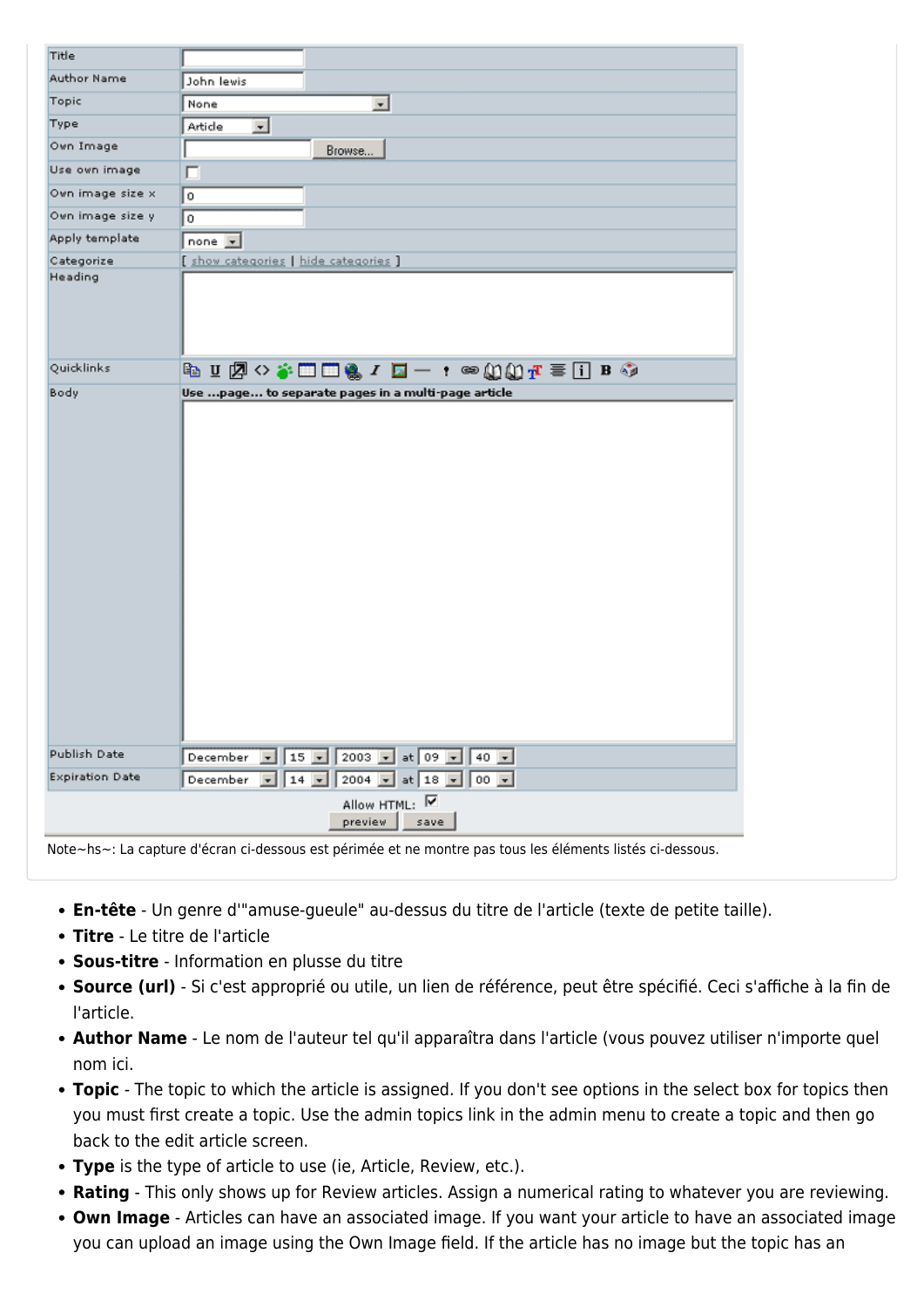image the article will be displayed with the topic image

- **Use own image** By default the article will display the topic image (each topic has an image), if you want the article to display its own image instead of the topic image, check the Use own image checkbox.
- **Float text around image** Select this to have text wrap around the image. The image will be on the left side with text starting to the right of it if there is room. If this is not selected the text will begin under the image. In the example below, the first image is floated, the second is not. The same behavior applies in view mode or list mode.



- **Own image size x** and **Own image size y** Allows you to adjust the display size of the article image. Specifying only an "x" size will scale the image with a similar vertical/horizontal ratio.
- **List mode image width** allows you to display the image in a different scale when viewing a list of articles in a smaller scale and when viewing the article. (tiki>=6.0)
- **Apply template** To use this, you must have the "Use templates" box checked in the CMS admin page. Any templates created in the Content template section with the "use in cms:" box checked will show up in this drop down list.
- **Categorize** Assign categories for this article.
- **Heading** The heading isn't a heading in a typographical sense, but rather is the opening paragraph(s) of text. On the main articles page and when articles are displayed with the Articles plugin, the article heading text displays and is followed by the "Read more" link if the article also has a body section.
- **Body** This is the main section of text that becomes available when the "Read more" link is followed (and also when the URL is for the article itself). In both the article heading and body, you can use the wiki syntax, plugins, etc. the same as when editing a wiki page. If you want to use HTML in the article make sure that the AllowHTML option is checked at the bottom.
- **Publish/Event Date** Set the publishing date for the article. This affects when the article is visible on the Articles Home page.
- **Allow HTML** Check this box to allow HTML content in the heading or body.
- **Folksonomy Tags** Also known as Freetags or Tags, one or more of these can be entered for free-from categorization.

Finally, use the **preview** function as many times as you want to preview and edit the article. Make sure you click save before navigating away from the page.

### Articles Home

The Articles Home displays the articles most recently added to the Tiki. system. The number of articles displayed on Articles Home can be configured from the [General Admin](https://doc.tiki.org/tiki-index.php?page=General+Admin) CMS admin page. Articles Home can be set up as the Tiki Home Page from the admin screen if you want to use Tiki as a CMS system.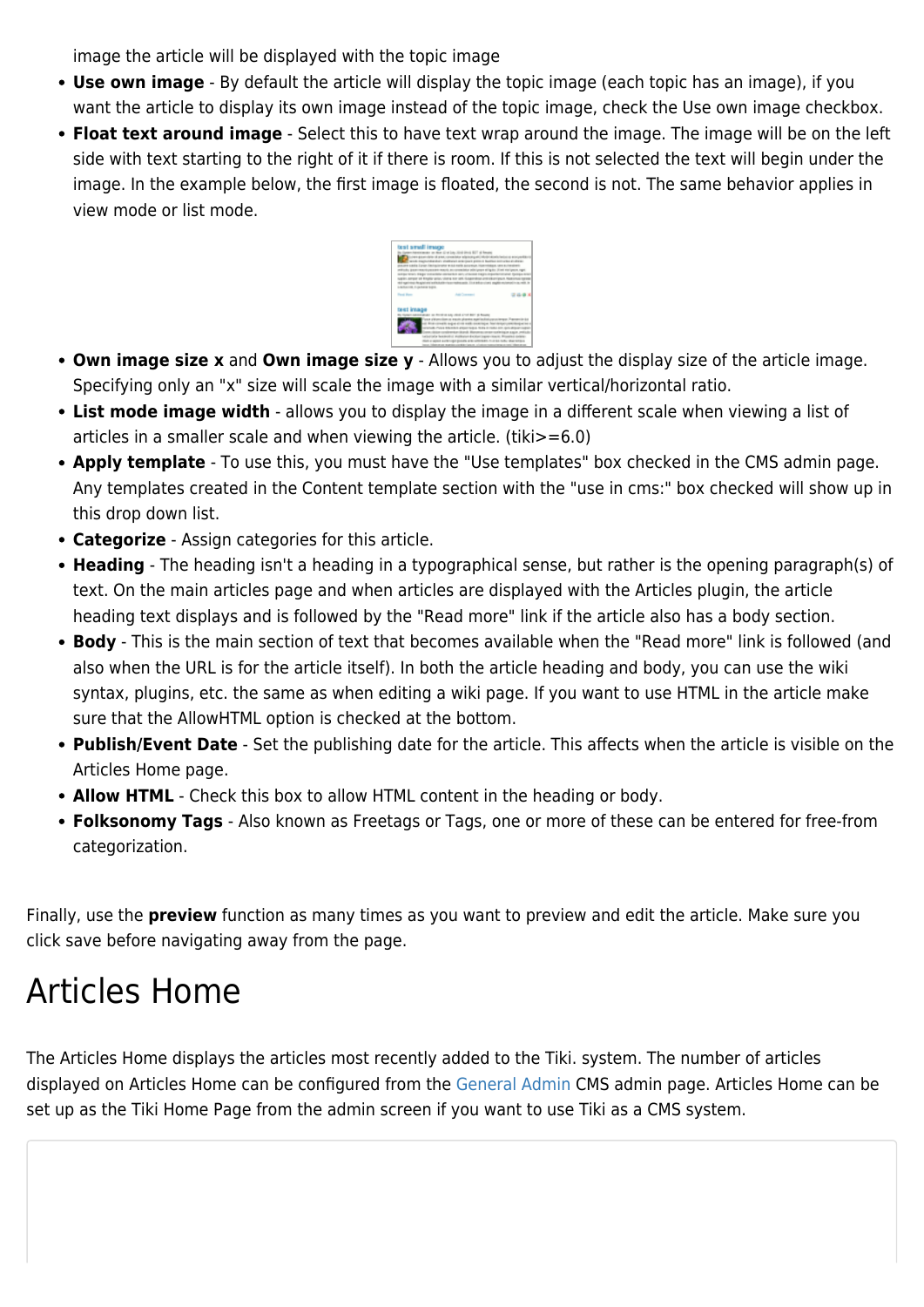| Getting Started                                                                       |                  | Unexpected 1.7.5 to be released!                                                                                  |                                                                                                                        |   | Login                                                                                      |
|---------------------------------------------------------------------------------------|------------------|-------------------------------------------------------------------------------------------------------------------|------------------------------------------------------------------------------------------------------------------------|---|--------------------------------------------------------------------------------------------|
| Download<br>Install<br>Troubleshooting<br>Documentation<br>Search Wiki PageName<br>90 | <b>ANNOUNCE</b>  | By: Damian Parker on: Mon 15 Dec, 2003 [11:50 UTC] (41 reads)<br>contain any new features.                        | A unplanned 1.7.5 has been drawn up for the 1.7 TikiWiki<br>release family. This is only a bugfix release and will not |   | <b>USBFI</b><br>DABII<br>login                                                             |
| TikiWiki<br>:: About TikiWiki                                                         | Read More        | (398 bytes)                                                                                                       | no comments                                                                                                            | ò | Remember me                                                                                |
| :: More info<br>:: Development<br>:: TikiWiki Demo<br><b>II</b> Tiki Community        | <b>Gyld</b>      | Second release candidate of Tiki 1.8 -Polaris-<br>By: Oliver Hertel on: Sat 22 Nov, 2003 [15:10 UTC] (3096 reads) | RC2: Second release candidate of Tiki 1.8 -Polaris-                                                                    |   | register   I forgot my pas:<br>Search<br>in:<br>Entire Site = go                           |
| :: TikiWiki website<br>Menu<br>Home<br>Contact us<br>State                            |                  |                                                                                                                   |                                                                                                                        |   | Last changes<br>TikiWikiInterna<br>1)<br>2)<br>ReleaseProcess175<br>3)<br>UserPageColorado |
| Categories                                                                            | <b>Read More</b> | (500 bytes)                                                                                                       | 2 comments                                                                                                             | 5 | 4)<br>teste<br><b>ALC</b><br>Taxon Consequeille                                            |

You will see each article displayed showing the heading and a link to read more where you can read the whole article:



You can also filter the list of articles shown here by:

- type (article, review)
- topic (numeric id)
- find (a string to search for in the title, heading or body)

For example, you could make a Wiki link to a page showing only "reviews" with this:

[tiki-view articles.php?type=review]

or, only articles with the word "Tiki" in them with:

[tiki-view articles.php?type=article&find=Tiki]

You can also change the sort order from the default (newest to oldest) with the "sort\_mode" option. For example, to list upcoming events in order of occurrance, use:

tiki-view\_articles.php?sort\_mode=publishDate\_asc&type=Event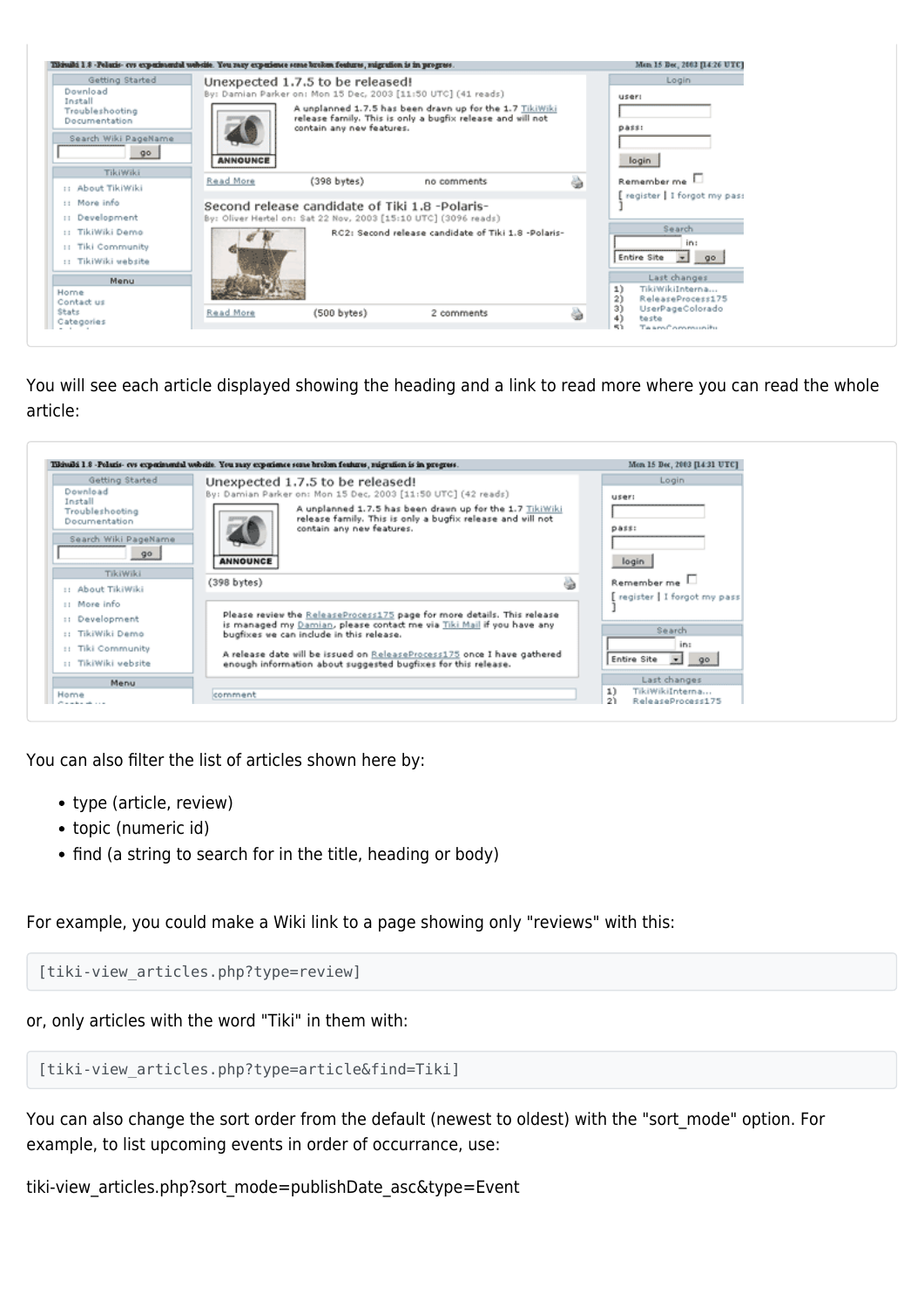## List Articles

The list articles section shows a list of articles.

| Articles <sup>®</sup>                         |              |                                                     |                                                     |                           |    |                                           |                       |                        |  |  |
|-----------------------------------------------|--------------|-----------------------------------------------------|-----------------------------------------------------|---------------------------|----|-------------------------------------------|-----------------------|------------------------|--|--|
| view articles<br>Find                         |              |                                                     |                                                     |                           |    |                                           |                       |                        |  |  |
| \∥all<br>$\blacksquare$<br>  all<br>⊣<br>find |              |                                                     |                                                     |                           |    |                                           |                       |                        |  |  |
| Title                                         |              | Type Topic                                          |                                                     |                           |    | PublishDate ExpireDate Visible AuthorName | Reads Size Img Action |                        |  |  |
| Unexpected Article Tiki releases<br>1.7.5     |              |                                                     | Mon 15 Dec. Thu 01<br>2003 [11:50 Jan, 1970<br>UTC] | [00:00]<br>UTC]           | v. | Damian<br>Parker                          |                       | 42398 b <sub>n/n</sub> |  |  |
| Second<br>release<br>ca                       | Article Tiki | Development 2003 [15:10 Jan, 1970<br>Community      | Sat 22 Nov, Thu 01<br>UTC]                          | [00:00<br>UTC1            | у. | Oliver Hertel                             |                       | 3096 500 bln/n         |  |  |
| A first<br>release c                          | Article Tiki | Development 2003 [23:20 Nov, 2004<br>Community UTC] | Fri 31 Oct,                                         | Wed 10<br>[19:15]<br>UTC] | v. | Flo Gleixner                              |                       | 4022 442 b n/n         |  |  |
| Tiki 1.7.4<br>-Eta C                          |              | Article Tiki releases Tue 28 Oct, Tue 28 Oct, y     | 2003 [20:49 2003<br>UTC]                            | [21:52]<br>UTC]           |    | ohertel                                   |                       | 2473350 bn/n           |  |  |
|                                               |              |                                                     |                                                     |                           |    |                                           |                       |                        |  |  |

This list can be sorted by any column. Articles can be filtered by keyword. If you have the proper permissions you will see options to edit, read or remove articles in the actions column.

### Rankings

In the Rankings page you will access to rankings for the CMS system such as Top Articles, Top Authors, etc. You have to select the ranking to display and the number of records to display and click the view button to see the ranking.

| Rankings<br>Top articles $\boxed{\bullet}$ Top 10 $\boxed{\bullet}$<br>view. |                                                 |      |  |  |
|------------------------------------------------------------------------------|-------------------------------------------------|------|--|--|
|                                                                              | Wiki top articles (Reads)                       |      |  |  |
| 1)                                                                           | Tiki 1.7 - Eta Carinae- released                | 9042 |  |  |
| 2)                                                                           | A first release candidate of Tiki 1.8 -Polaris- | 4022 |  |  |
| 3)                                                                           | Second release candidate of Tiki 1.8 -Polaris-  | 3096 |  |  |
| 4)                                                                           | Tiki 1.7.4 - Eta Carinae- released              | 2473 |  |  |
| 5)                                                                           | Moving to another star                          | 2372 |  |  |
| 6)                                                                           | Luis Interview by mose                          | 2157 |  |  |
| 7)                                                                           | Tiki 1,7,3 -Eta Carinae- released               | 1794 |  |  |
| 8)                                                                           | Tiki 1.7.2 - Eta Carinae - released             | 1692 |  |  |
| 9)                                                                           | Tiki 1.7.1.1 - Eta Carinae- released            | 1661 |  |  |
| 10)                                                                          | Help squash the LeftCol bug                     | 1530 |  |  |
|                                                                              |                                                 |      |  |  |